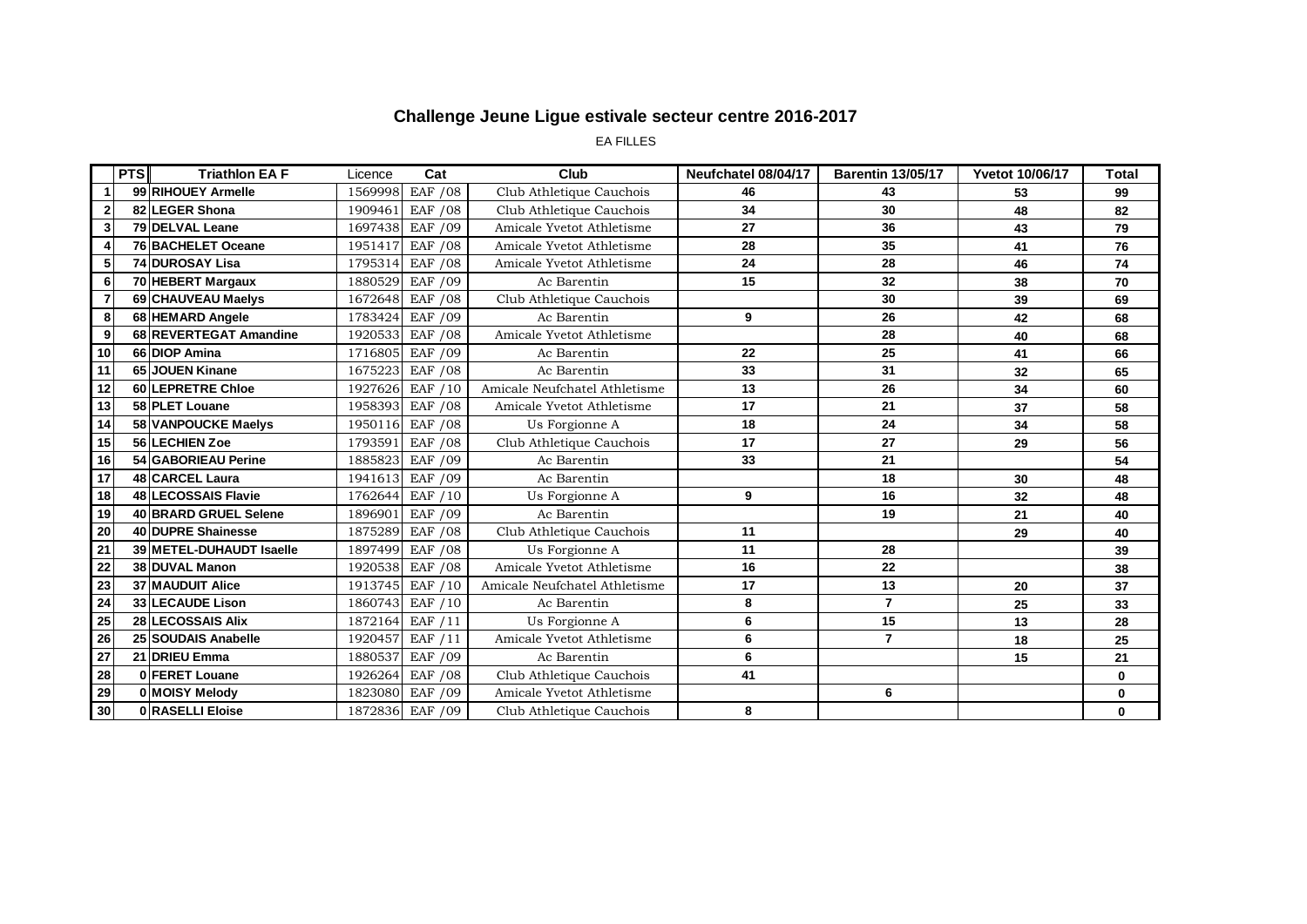|                         |                              |         |                  | EA GARCONS                    |                     |                          |                         |       |
|-------------------------|------------------------------|---------|------------------|-------------------------------|---------------------|--------------------------|-------------------------|-------|
|                         | <b>Triathlon EA M</b><br>PTS | Licence | Cat              | Club                          | Neufchatel 08/04/17 | <b>Barentin 13/05/17</b> | <b>Yvetot 10/06/17</b>  | Total |
| 1                       | 106 BRARD GRUEL Hector       |         | 1759226 EAM / 08 | Ac Barentin                   |                     | 55                       | 51                      | 106   |
| $\overline{\mathbf{2}}$ | 106 FOURNIER-VANDAL Mateo    | 169129  | EAM / 08         | Us Forgionne A                | 51                  | 35                       | 55                      | 106   |
| $\mathbf{3}$            | 105 TALON Corentin           | 1685096 | EAM / 08         | Us Forgionne A                | 54                  | 44                       | 51                      | 105   |
| 4                       | 101 PASTEUR Mathys           | 1697185 | <b>EAM /08</b>   | Amicale Neufchatel Athletisme | 39                  | 62                       | 35                      | 101   |
| 5                       | 96 HOUARD Pierre             | 1893903 | EAM / 08         | Ac Barentin                   | 45                  | 51                       | 35                      | 96    |
| $\boldsymbol{6}$        | 93 MIGNOT Timeo              | 1914887 | <b>EAM /08</b>   | Ac Barentin                   | 43                  | 47                       | 46                      | 93    |
| $\overline{7}$          | 92 LELIEVRE Raphael          | 1914895 | EAM / 08         | Ac Barentin                   | 48                  | 44                       | 44                      | 92    |
| 8                       | 90 GINFRAY Matheo            | 1909413 | EAM / 08         | Club Athletique Cauchois      | 44                  |                          | 46                      | 90    |
| $\boldsymbol{9}$        | 89 BAUMANN Augustin          | 1873944 | <b>EAM /08</b>   | Ac Barentin                   | 38                  | 41                       | 48                      | 89    |
| 10                      | 85 DELAUNAY Romain           | 1690248 | EAM / 09         | Club Athletique Cauchois      | 41                  | 44                       | 34                      | 85    |
| $\overline{11}$         | <b>75 RICAUX Robin</b>       |         | 1679686 EAM / 08 | Amicale Neufchatel Athletisme | 37                  | 31                       | 38                      | 75    |
| 12                      | 75 SANNIER Tymothee          | 1897263 | EAM / 08         | Ac Barentin                   | 25                  | 34                       | 41                      | 75    |
| 13                      | 67 SANNIER Edgar             | 1761443 | EAM / 09         | Us Forgionne A                | 18                  | 36                       | 31                      | 67    |
| 14                      | 65 COLANGE FRAMMERY Arthur   | 1778259 | EAM /09          | Us Forgionne A                | 11                  | 33                       | 32                      | 65    |
| 15                      | 64 CANU Axel                 | 1891723 | <b>EAM /08</b>   | Amicale Neufchatel Athletisme | 31                  | 33                       |                         | 64    |
| 16                      | 61 CITERNE Rayan             | 1902412 | EAM / 08         | Club Athletique Cauchois      | 39                  |                          | 22                      | 61    |
| $\overline{17}$         | 58 GREBOVAL Nolan            | 1599053 | EAM / 09         | Ac Barentin                   | 24                  | 28                       | 30                      | 58    |
| 18                      | 57 LECROQ Raphael            | 1862975 | <b>EAM</b> / 08  | Club Athletique Cauchois      |                     | 26                       | 31                      | 57    |
| 19                      | 56 DELOZIERE Timothe         | 1856831 | <b>EAM /08</b>   | Ac Barentin                   | 23                  |                          | 33                      | 56    |
| 20                      | 53 GENTIEN Johan             | 1842150 | EAM / 10         | Ac Barentin                   | 22                  | 29                       | 24                      | 53    |
| 21                      | 46 FAVIER Romain             |         | 1902436 EAM /09  | Ac Barentin                   |                     | 22                       | 24                      | 46    |
| 22                      | 42 CLAISSE Adrien            | 1913729 | EAM / 10         | Amicale Neufchatel Athletisme | 15                  |                          | 27                      | 42    |
| 23                      | 41 CHARTUZET Martin          | 1652925 | <b>EAM /08</b>   | Club Athletique Cauchois      |                     | 22                       | 19                      | 41    |
| 24                      | 40 CAUCHY Bastien            | 1925423 | EAM / 09         | Amicale Neufchatel Athletisme | 14                  | 26                       |                         | 40    |
| 25                      | 40 DUYCK Gautier             |         | EAM /            | Ac Barentin                   |                     | 23                       | 17                      | 40    |
| 26                      | 34 HENNETIER Arthur          | 1924202 | EAM / 09         | Ac Barentin                   | 10                  | 24                       |                         | 34    |
| 27                      | 33 LECLERC Enzo              |         | <b>EAM</b>       | Ac Barentin                   |                     | 17                       | 16                      | 33    |
| 28                      | 28 LOUAS Joseph              | 1872178 | EAM / 08         | Us Forgionne A                | 6                   |                          | 22                      | 28    |
| 29                      | 25 FAUJOUR Zacharie          | 1951419 | EAM / 09         | Amicale Yvetot Athletisme     |                     | 8                        | 17                      | 25    |
| 30                      | 23 GRUEL Guilbaut            | 1914880 | EAM / 11         | Ac Barentin                   | 3                   | 12                       | 11                      | 23    |
| 31                      | 17 DUFOUR Axel               | 1943765 | EAM / 10         | Amicale Neufchatel Athletisme | 3                   |                          | 14                      | 17    |
| 32                      | 15 FLEURY Yohann             | 1880559 | EAM/             | Ac Barentin                   |                     | 8                        | $\overline{\mathbf{r}}$ | 15    |
| 33                      | 11 LEGER Pablo               | 1909470 | EAM / 10         | Club Athletique Cauchois      | 4                   | $\overline{7}$           | 3                       | 11    |
| 34                      | 9 STALIN-PIEDNOEL Kenzo      | 1958838 | EAM / 10         | Amicale Yvetot Athletisme     |                     | 6                        | 3                       | 9     |
| 35                      | 0 ABRIL Noah                 | 1896972 | EAM / 09         | Ac Barentin                   | 15                  |                          |                         | 0     |
| 36                      | 0 CHOLET Raphael             | 1896790 | EAM / 09         | Ac Barentin                   | 16                  |                          |                         | 0     |
| $\overline{37}$         | <b>COLIN Nathanael</b>       | 1925417 | EAM / 10         | Amicale Neufchatel Athletisme | 4                   |                          |                         | 0     |
| 38                      | 0 DESAUBRY Mael              |         | 1924235 EAM / 09 | Ac Barentin                   |                     | 9                        |                         | 0     |
| 39                      | 0 DIFFTOT Mathys             | 1943761 | EAM / 09         | Amicale Neufchatel Athletisme | 17                  |                          |                         | 0     |
| 40                      | 0 DJILANI Hugo               |         | 1896913 EAM / 08 | Ac Barentin                   |                     | 33                       |                         | 0     |
| 41                      | 0 DOPREDO Arthur             |         | EAM/             |                               |                     | 17                       |                         | 0     |
| 42                      | 0 DOUBLET Leny               | 1943762 | EAM / 08         | Amicale Neufchatel Athletisme |                     | 39                       |                         | 0     |
| 43                      | 0 DUBOIS-HOUARD Paul         | 1891804 | EAM / 10         | Amicale Neufchatel Athletisme | 10                  |                          |                         | 0     |
| 44                      | 0 HERTOUX Elvyn              | 1892407 | EAM / 09         | Us Forgionne A                |                     | 27                       |                         | 0     |
| 45                      | 0 MATIAS Elio                |         | 1913677 EAM / 10 | Amicale Neufchatel Athletisme | $\mathbf{3}$        |                          |                         | 0     |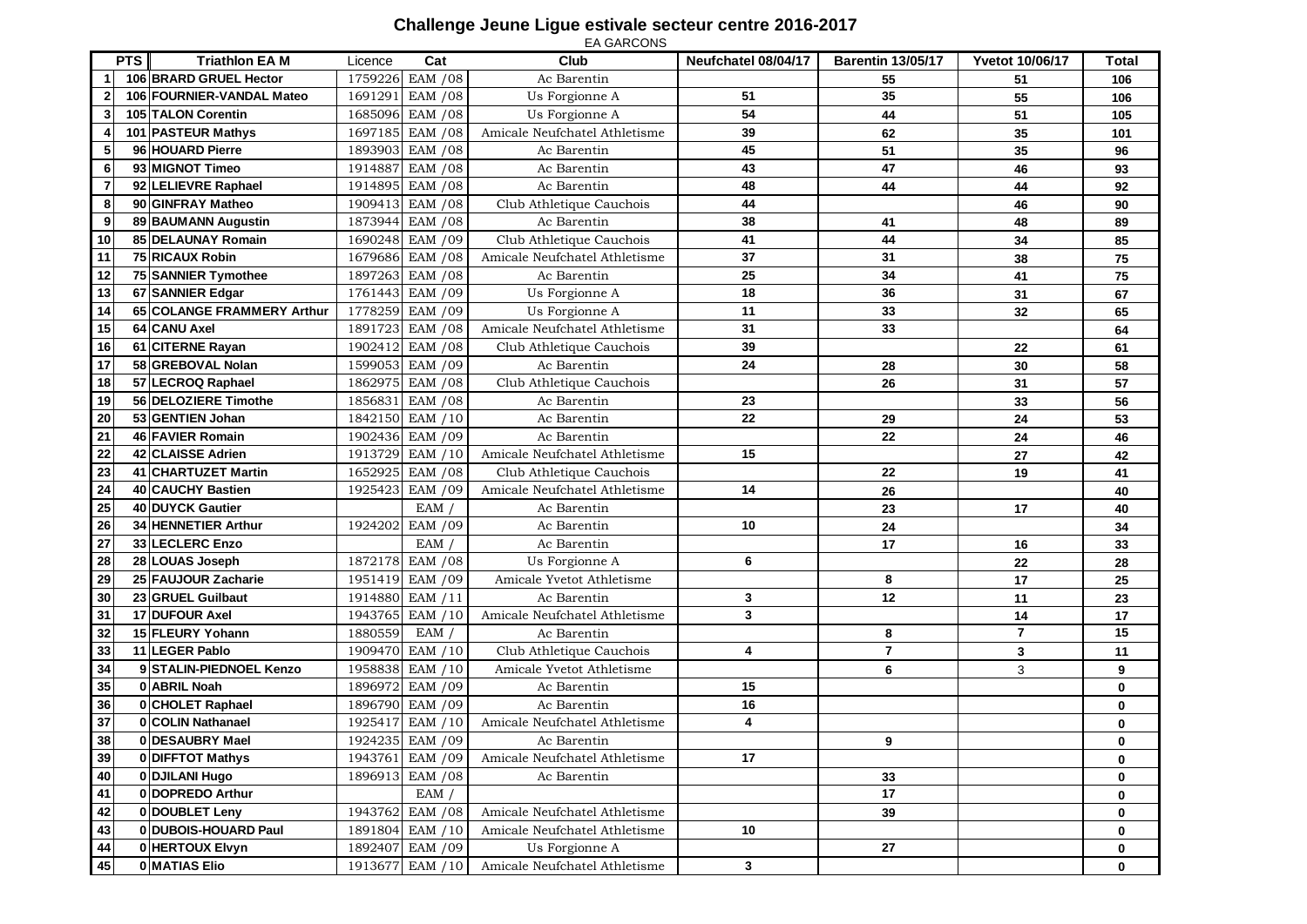POUSSINES

|                 | <b>PTS</b> | <b>Triathlon PO F</b>   | Licence | Cat             | <b>Club</b>                   | Neufchatel 08/04/17 | <b>Barentin 13/05/17</b> | <b>Yvetot 10/06/17</b> | <b>Total</b> |
|-----------------|------------|-------------------------|---------|-----------------|-------------------------------|---------------------|--------------------------|------------------------|--------------|
|                 |            | 103 BOURGEOIS Constance | 1697206 | POF /06         | Amicale Neufchatel Athletisme | 51                  | 49                       | 52                     | 103          |
| $\mathbf{2}$    |            | 92 BOITEZ Lilou         | 1788389 | POF / 06        | Amicale Neufchatel Athletisme | 45                  | 47                       | 25                     | 92           |
| 3               |            | 92 THOMAS Jasmine       | 1893412 | POF /07         | Ac Barentin                   |                     | 48                       | 44                     | 92           |
| 4               |            | 86 ROHMER Laura-lys     |         | 1778019 POF /06 | Ac Barentin                   | 38                  | 48                       |                        | 86           |
| 5 <sub>5</sub>  |            | 85 HEBERT Lucille       | 1765496 | POF /06         | Club Athletique Cauchois      | 32                  | 42                       | 43                     | 85           |
| $6 \mid$        |            | 85 KOST Elise           | 1885594 | POF / 06        | Ac Barentin                   | 42                  | 43                       | 29                     | 85           |
| $\overline{7}$  |            | 81 GENTIEN Chriscylia   | 1842144 | POF /07         | Ac Barentin                   | 36                  | 41                       | 40                     | 81           |
| 8               |            | 77 FERME Lucille        | 1793629 | POF /07         | Club Athletique Cauchois      | 31                  | 37                       | 40                     | 77           |
| 9               |            | 74 LEMOINE Ines         | 1675232 | POF /06         | Ac Barentin                   | 33                  |                          | 41                     | 74           |
| 10              |            | 72 PAILLETTE Jeanne     | 1924121 | POF / 06        | Ac Barentin                   |                     | 38                       | 34                     | 72           |
| 11              |            | <b>70 LUCAS Adele</b>   | 1935780 | POF / 06        | Ac Barentin                   | 27                  | 39                       | 31                     | 70           |
| 12              |            | 69 LECAUDE Suzane       | 1783397 | POF /07         | Ac Barentin                   | 30                  | 39                       | 25                     | 69           |
| 13              |            | 64 BEAUFILS Lalie       | 1910792 | POF /07         | Ac Barentin                   | 37                  |                          | 27                     | 64           |
| 14              |            | 63 LEFEVRE Johanne      |         | 1910519 POF /07 | Club Athletique Cauchois      |                     | 31                       | 32                     | 63           |
| 15              |            | 62 GOPOIS Lola          | 1764181 | POF /07         | Club Athletique Cauchois      | 26                  | 29                       | 33                     | 62           |
| 16              |            | 55 LEMOINE Gabrielle    |         | 1640376 POF /07 | Ac Barentin                   | 30                  | 23                       | 25                     | 55           |
| 17              |            | 54 GARNIER Cezia        |         | 1771646 POF /06 | Ac Barentin                   | 26                  | 28                       | 20                     | 54           |
| 18              |            | 53 BOIVIN Lou           | 1931055 | POF / 06        | Ac Barentin                   | 25                  | 28                       | 24                     | 53           |
| 19              |            | 52 BURLOT Jeanne        |         | 1931042 POF /06 | Ac Barentin                   | 19                  | 33                       |                        | 52           |
| 20              |            | 52 COTTEREL Alice       | 1920524 | POF /07         | Amicale Yvetot Athletisme     | 23                  | 29                       |                        | 52           |
| 21              |            | 47 BINDA Azaria         | 1885845 | POF /07         | Ac Barentin                   |                     | 29                       | 18                     | 47           |
| 22              |            | 45 DESVEAUX Lise        | 1870290 | POF /07         | Ac Barentin                   | 21                  | 24                       | 21                     | 45           |
| 23              |            | 45 MOREL Louane         |         | 1679668 POF /07 | Amicale Neufchatel Athletisme | 22                  | 23                       | 18                     | 45           |
| 24              |            | 36 HENNETIER Alice      | 1924207 | POF /06         | Ac Barentin                   | 14                  | 22                       | 14                     | 36           |
| 25              |            | 34 LEPRETRE Camille     |         | 1697216 POF /07 | Amicale Neufchatel Athletisme | 12                  | 21                       | 13                     | 34           |
| 26              |            | 33 PRIEUR Margaux       | 1960905 | POF /07         | Amicale Neufchatel Athletisme | 16                  | 17                       | 14                     | 33           |
| $\overline{27}$ |            | 24 HAVARD Juliette      | 1913808 | POF / 06        | Amicale Neufchatel Athletisme | 8                   | 15                       | 9                      | 24           |
| 28              |            | 0 BOURDEL Anae          | 1948060 | POF /07         | Club Athletique Cauchois      | 25                  |                          |                        | $\mathbf 0$  |
| 29              |            | 0 FOURNEAUX Nancy       | 1927609 | POF /07         | Amicale Neufchatel Athletisme | 18                  |                          |                        | $\mathbf 0$  |
| 30              |            | 0 HERTOUX Lizzie        | 1892396 | POF / 06        | Us Forgionne A                |                     | 21                       |                        | $\mathbf 0$  |
| 31              |            | <b>0 JEAN Fleuriane</b> | 1592607 | POF /07         | Amicale Neufchatel Athletisme | 19                  |                          |                        | $\mathbf 0$  |
| 32              |            | 0 PLET Jade             | 1958391 | POF /06         | Amicale Yvetot Athletisme     | 15                  |                          |                        | $\mathbf 0$  |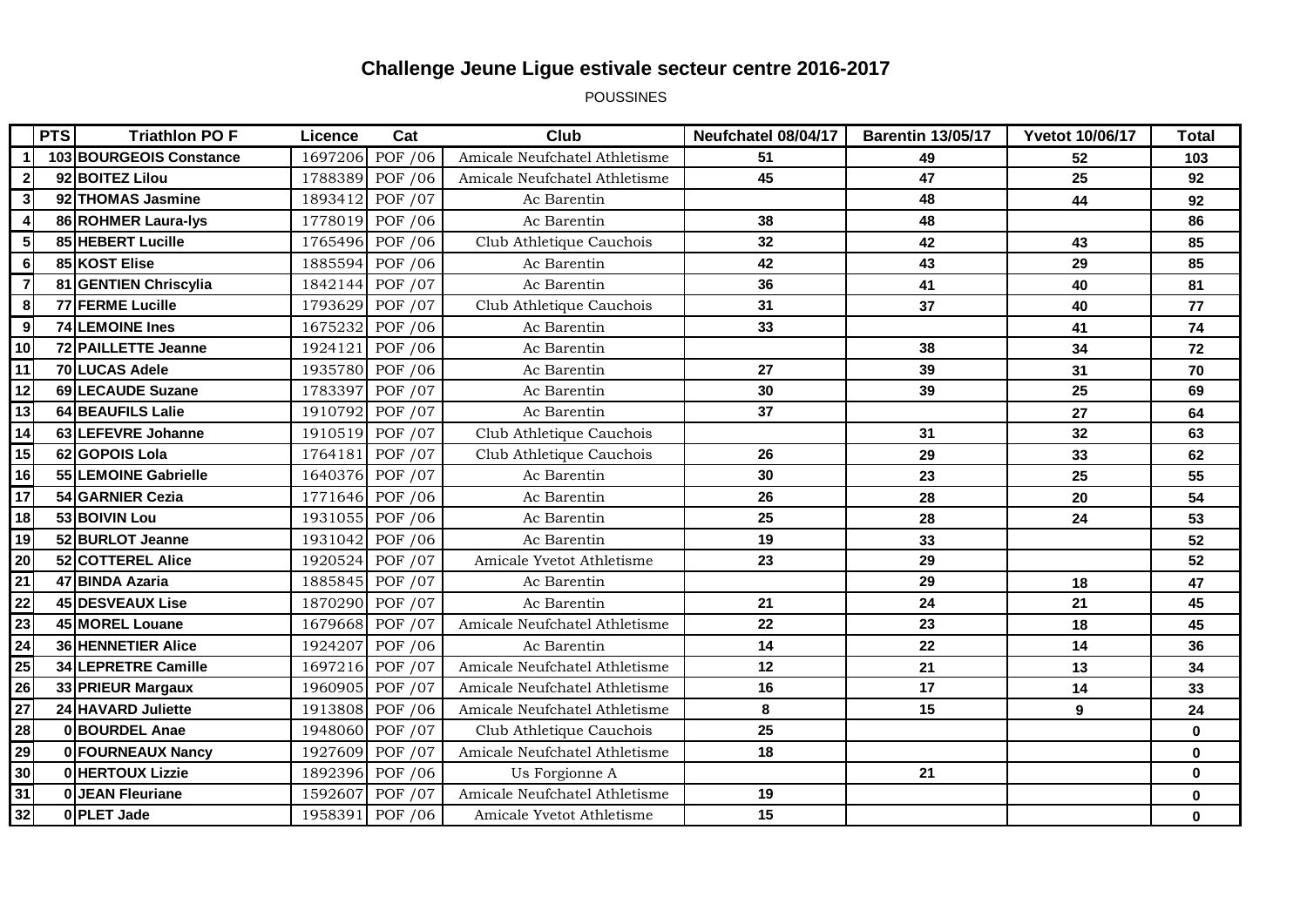POUSSINS

|                  | <b>PTS</b> | <b>Triathlon PO M</b>      | Licence | Cat              | <b>Club</b>                   | Neufchatel 08/04/17 | <b>Barentin 13/05/17</b> | <b>Yvetot 10/06/17</b> | Total        |
|------------------|------------|----------------------------|---------|------------------|-------------------------------|---------------------|--------------------------|------------------------|--------------|
| $\mathbf{1}$     |            | 169 THEVENET Nathan        |         | 1295203 POM / 06 | Club Athletique Cauchois      | 73                  | 88                       | 81                     | 169          |
| $2 \vert$        |            | 149 THEVENET Theo          | 1295207 | POM /06          | Club Athletique Cauchois      | 68                  | 81                       | 68                     | 149          |
| 3                |            | 115 RENAULT Raphael        |         | 1873992 POM /06  | Ac Barentin                   | 62                  | 53                       | 45                     | 115          |
| $\boldsymbol{4}$ |            | 107 OUVRY Arthur           |         | 1882949 POM /06  | Club Athletique Cauchois      | 48                  | 56                       | 51                     | 107          |
| 5 <sub>5</sub>   |            | 106 LYSKAWA Noe            |         | 1503677 POM /06  | Amicale Neufchatel Athletisme |                     | 54                       | 52                     | 106          |
| 6                |            | <b>104 MAUDUIT Nicolas</b> |         | 1737135 POM /06  | Amicale Neufchatel Athletisme | 51                  | 53                       | 43                     | 104          |
| $\overline{7}$   |            | 99 FELIHO Evann            |         | 1696795 POM /07  | Ac Barentin                   | 48                  |                          | 51                     | 99           |
| 8 <sup>1</sup>   |            | 96 GRANGER-THORE Loic      |         | 1844557 POM /06  | Club Athletique Cauchois      | 50                  | 46                       |                        | 96           |
| 9                |            | 95 MIRA Antoine            |         | 1590837 POM /07  | Ac Barentin                   |                     | 52                       | 43                     | 95           |
| 10               |            | 86 HUGUERRE Eliot          |         | 1731792 POM /07  | Ac Barentin                   |                     | 43                       | 43                     | 86           |
| $\frac{11}{12}$  |            | 86 LEMONNIER Thibault      |         | 1787243 POM /07  | Us Forgionne A                | 43                  | 43                       |                        | 86           |
|                  |            | 83 GABORIEAU Yannis        |         | 1783440 POM /07  | Ac Barentin                   | 44                  | 39                       |                        | 83           |
| 13               |            | 81 BOUGENEAUX Antonin      |         | 1598963 POM /07  | Amicale Yvetot Athletisme     | 40                  | 41                       | 37                     | 81           |
| 14               |            | 77 HEMARD Clement          |         | 1783419 POM /07  | Ac Barentin                   | 39                  | 30                       | 38                     | 77           |
| 15               |            | 69 MALBET Antonin          |         | 1897479 POM /07  | Us Forgionne A                | 40                  | 29                       | 29                     | 69           |
| $\overline{16}$  |            | 58 HUMEZ Adam              |         | 1880525 POM /07  | Ac Barentin                   | 22                  | 19                       | 36                     | 58           |
| $\overline{17}$  |            | 55 LUCAS Jean              |         | 1935782 POM /07  | Ac Barentin                   | 28                  | 27                       | 25                     | 55           |
| 18               |            | 55 PASSANI Mattieu         |         | 1771672 POM /06  | Ac Barentin                   | 17                  | 30                       | 25                     | 55           |
| 19               |            | 54 VIGNE Quentin           |         | 1874204 POM /07  | Ac Barentin                   |                     | 29                       | 25                     | 54           |
|                  |            | 51 DUPLESSY Erwan          |         | 1812018 POM /07  | Amicale Neufchatel Athletisme | 30                  | 21                       | 17                     | 51           |
|                  |            | 50 CARON Manoha            |         | 1930836 POM /07  | Us Forgionne A                | 25                  | 21                       | 25                     | 50           |
|                  |            | 49 LEROUX Mathieu          |         | 1914805 POM /07  | Ac Barentin                   | 25                  | 24                       |                        | 49           |
|                  |            | 47 CAPELO Nicolas          |         | 1902376 POM /06  | Club Athletique Cauchois      |                     | 23                       | 24                     | 47           |
|                  |            | 46 SPINOLA Benjamin        |         | 1582906 POM /07  | Amicale Neufchatel Athletisme | 19                  | 27                       |                        | 46           |
|                  |            | 26 BOULLARD Simon          |         | 1568922 POM /06  | Club Athletique Cauchois      | 9                   | 17                       |                        | 26           |
|                  |            | 0 KALEBA Sacha             |         | 1636096 POM /06  | Club Athletique Cauchois      |                     | 48                       |                        | $\mathbf{0}$ |
|                  |            | 0 LECOMPTE Matteo          |         | 1771596 POM /07  | Ac Barentin                   |                     | 9                        |                        | $\bf{0}$     |
|                  |            | 0 LEPRETRE Arthur          |         | 1920518 POM /07  | Amicale Yvetot Athletisme     |                     | 32                       |                        | 0            |
|                  |            | 0 VERNIER Augustin         |         | 1885952 POM /07  | Us Forgionne A                |                     | 58                       |                        | $\mathbf{0}$ |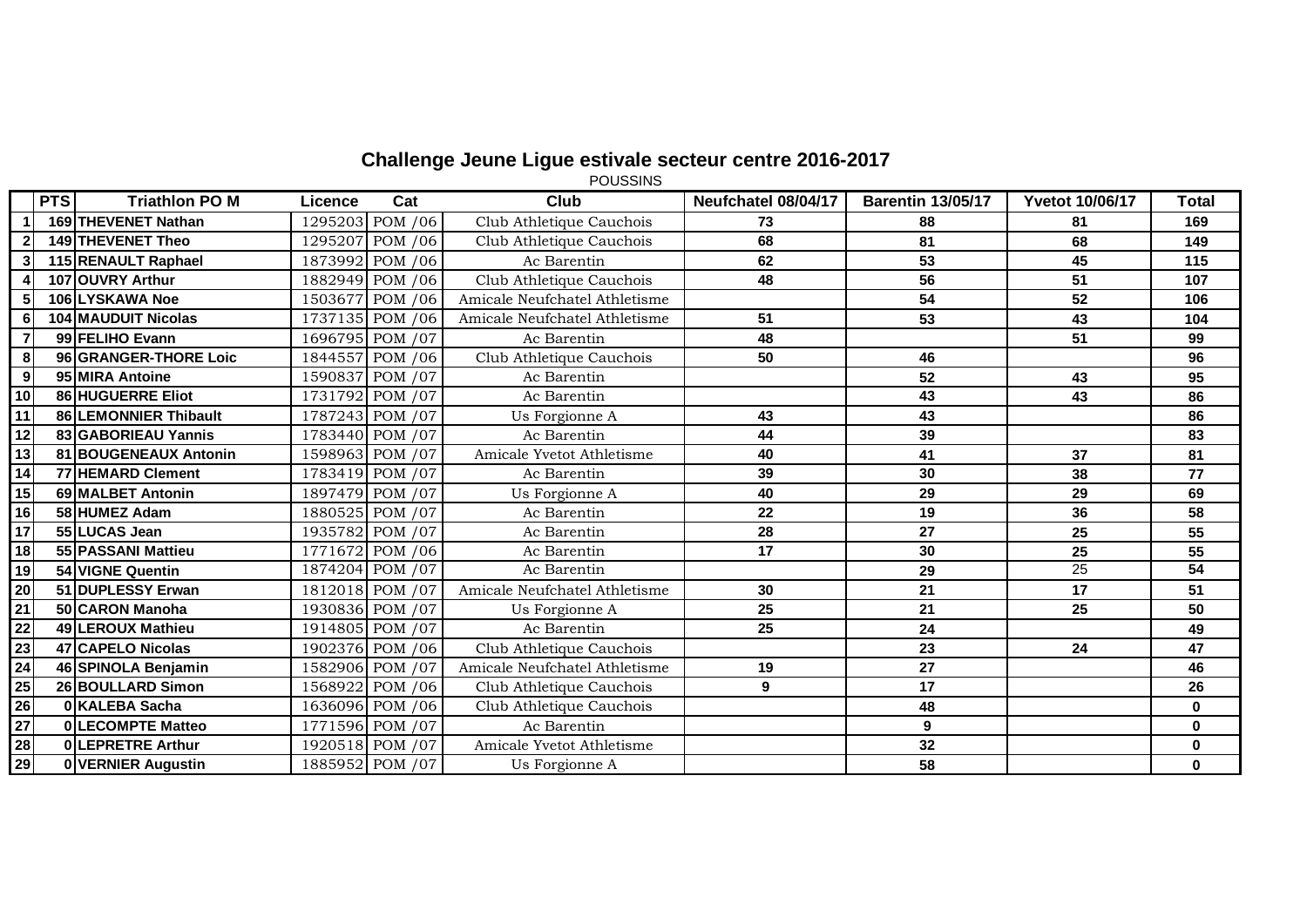|                 | <b>PTS</b> | <b>Triathlon BEf</b>         | Licence | Cat              | Club                          | Neufchatel 08/04/17 | <b>Barentin 13/05/17</b> | <b>Yvetot 10/06/17</b> | Total        |
|-----------------|------------|------------------------------|---------|------------------|-------------------------------|---------------------|--------------------------|------------------------|--------------|
|                 |            | 175 LEFEBVRE Blandine        | 1679648 | <b>BEF /05</b>   | Amicale Neufchatel Athletisme | 82                  | 91                       | 84                     | 175          |
|                 |            | <b>169 DEHAIS Thalia</b>     | 1411602 | <b>BEF /04</b>   | Club Athletique Cauchois      | 86                  | 83                       |                        | 169          |
|                 |            | 148 JOLY Maeva               | 1270993 | <b>BEF /04</b>   | Amicale Neufchatel Athletisme | 72                  | 76                       | 71                     | 148          |
|                 |            | 146 HELUIN Emilie            | 1570025 | <b>BEF /05</b>   | Club Athletique Cauchois      |                     | 59                       | 87                     | 146          |
| 51              |            | 143 PERRET Elisa             | 1433408 | <b>BEF /04</b>   | Ac Barentin                   |                     | 65                       | 78                     | 143          |
| 61              |            | 136 LEMOINE Morgane          | 1689755 | <b>BEF /04</b>   | Ac Barentin                   | 67                  | 69                       | 56                     | 136          |
|                 |            | <b>125 RICHART Louise</b>    | 1902351 | <b>BEF /04</b>   | Club Athletique Cauchois      | 66                  | 59                       |                        | 125          |
| 8               |            | 123 FRATRAS Lyse             |         | 1893926 BEF / 04 | Ac Barentin                   | 68                  | 55                       | 32                     | 123          |
| 91              |            | 116 GENDRON Oxana            | 1695239 | <b>BEF</b> / 04  | Ac Barentin                   | 60                  | 56                       |                        | 116          |
| 10 <sup>1</sup> |            | <b>115 GRINGORE Camille</b>  | 1468138 | <b>BEF /04</b>   | Ac Barentin                   | 63                  | 52                       |                        | 115          |
| 11              |            | 79 PIEDNOEL-NICOLLE Clelia   | 1902387 | <b>BEF</b> / 05  | Club Athletique Cauchois      | 37                  | 42                       |                        | 79           |
| 12              |            | 71 RIGAUX Chloe              |         | 1788406 BEF /05  | Amicale Neufchatel Athletisme | 35                  |                          | 36                     | 71           |
| 13              |            | 67 CHAUVEAU Leane            |         | 1793656 BEF /05  | Club Athletique Cauchois      |                     | 36                       | 31                     | 67           |
| 14              |            | 0 COUPARD-COUTARD Eglantine  | 1697190 | <b>BEF /05</b>   | Amicale Neufchatel Athletisme |                     | 72                       |                        | 0            |
| 15              |            | 0 JOUEN Maissane             |         | 1228765 BEF /04  | Ac Barentin                   | 87                  |                          |                        | 0            |
| 16              |            | 0 MOUSSELET-PETERMANN Maylis |         | 1695143 BEF /04  | Ac Barentin                   | 69                  |                          |                        | $\mathbf{0}$ |
| 17              |            | 0 TRAGIN Agathe              |         | 1474302 BEF /05  | Ac Barentin                   |                     | 61                       |                        | 0            |

# **Challenge Jeune Ligue estivale secteur centre 2016-2017**

#### BENJAMINS

|                | <b>PTS</b> | <b>Triathlon BE M</b>       | Licence | Cat             | <b>Club</b>                   | Neufchatel 08/04/17 | <b>Barentin 13/05/17</b> | <b>Yvetot 10/06/17</b> | <b>Total</b> |
|----------------|------------|-----------------------------|---------|-----------------|-------------------------------|---------------------|--------------------------|------------------------|--------------|
|                |            | 171 RIHOUEY Ethan           |         | 1389339 BEM /04 | Club Athletique Cauchois      | 81                  | 90                       | 80                     | 171          |
|                |            | 160 NEVEU Tom               |         | 1389368 BEM /04 | Club Athletique Cauchois      | 74                  | 86                       | 74                     | 160          |
|                |            | 157 HAUCHARD Armand         |         | 1389453 BEM /04 | Club Athletique Cauchois      | 81                  |                          | 76                     | 157          |
|                |            | 126 LEMOINE Nathan          |         | 1468146 BEM /04 | Ac Barentin                   | 59                  |                          | 67                     | 126          |
|                |            | 124 LABBE Lucas             |         | 1294386 BEM /05 | Ac Barentin                   | 53                  | 58                       | 66                     | 124          |
|                |            | 119 MARTIN Valentin         |         | 1250414 BEM /05 | Amicale Neufchatel Athletisme | 59                  | 56                       | 60                     | 119          |
|                |            | 114 MORSLI Yanis            |         | 1924181 BEM /04 | Ac Barentin                   | 53                  | 56                       | 58                     | 114          |
|                |            | <b>111 MABIRE Gabriel</b>   |         | 1757929 BEM /05 | Club Athletique Cauchois      |                     | 59                       | 52                     | 111          |
| 9 <sub>l</sub> |            | 99 LECLUSELLE Quentin       |         | 1672672 BEM /04 | Club Athletique Cauchois      | 39                  | 49                       | 50                     | 99           |
| 10             |            | 87 LEMONNIER Nathan         |         | 1857913 BEM /05 | Us Forgionne A                | 44                  | 43                       |                        | 87           |
| 11             |            | 86 DELAUNAY Mathis          |         | 1506685 BEM /05 | Club Athletique Cauchois      |                     | 41                       | 45                     | 86           |
| 12             |            | 83 MILET Bastien            |         | 1471843 BEM /04 | Ac Barentin                   | 47                  | 36                       |                        | 83           |
| 13             |            | 81 POCHON Eric              |         | 1679653 BEM /05 | Amicale Neufchatel Athletisme | 26                  | 45                       | 36                     | 81           |
| 14             |            | 80 AUBIN Lucas              |         | 1920488 BEM /04 | Amicale Yvetot Athletisme     | 18                  | 44                       | 36                     | 80           |
| 15             |            | 66 RICAUX Tanguy            |         | 1529029 BEM /05 | Amicale Neufchatel Athletisme | 25                  | 26                       | 40                     | 66           |
| 16             |            | 0 CROSNIER-LECONTE Gauthier |         | 1621209 BEM /04 | Club Athletique Cauchois      |                     | 43                       |                        | 0            |
| 17             |            | <b>0 MANCEL Alexis</b>      |         | 1957109 BEM /05 | Amicale Neufchatel Athletisme | 21                  |                          |                        | 0            |
| 18             |            | 0 VENDANGER Mael            |         | 1293709 BEM /04 | Amicale Neufchatel Athletisme | 11                  |                          |                        | 0            |